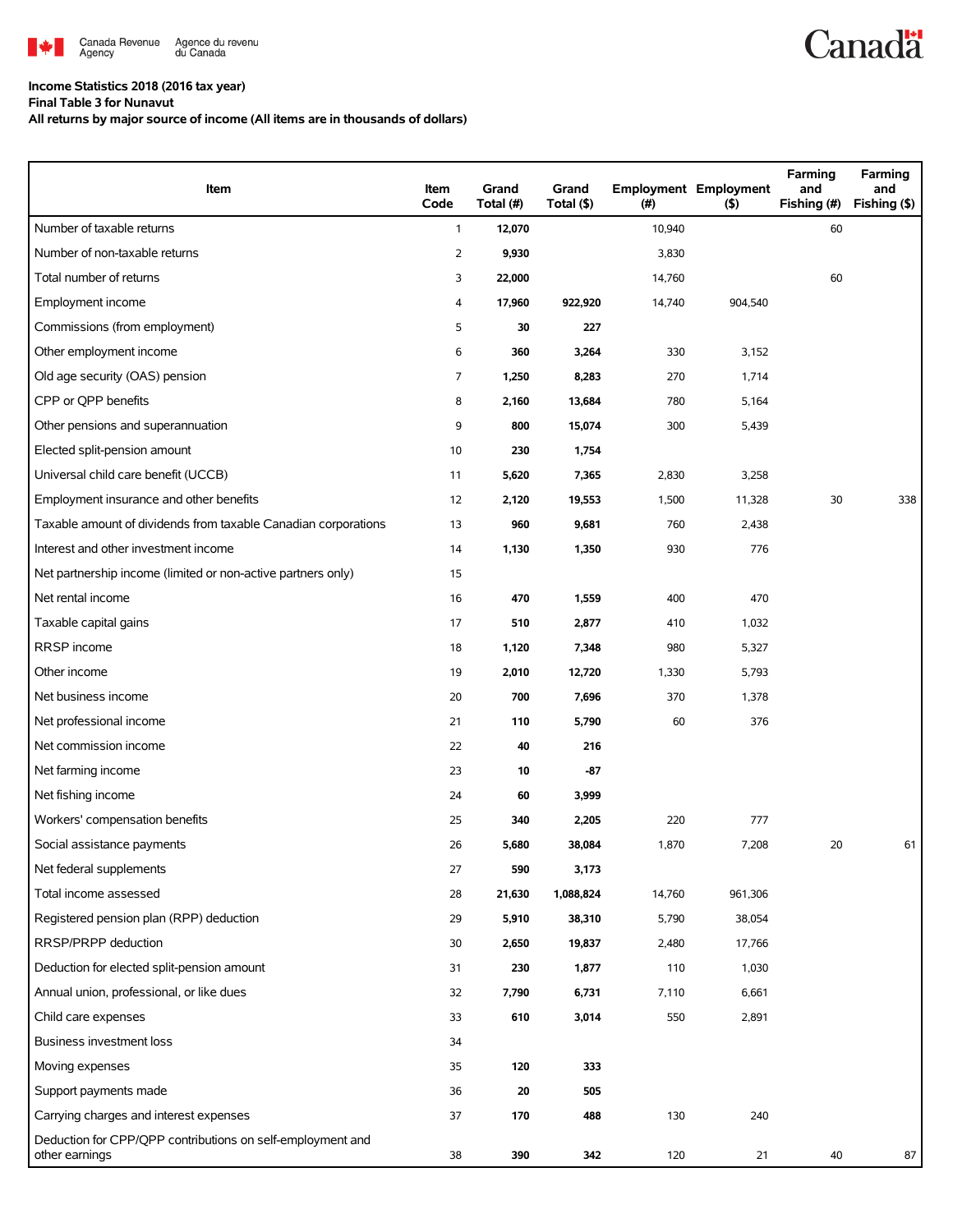

## **Income Statistics 2018 (2016 tax year)**

**Final Table 3 for Nunavut**

## **All returns by major source of income (All items are in thousands of dollars)**

| Item                                                                                          | Item<br>Code | Grand<br>Total (#) | Grand<br>Total (\$) | $($ # $)$ | <b>Employment Employment</b><br>(5) | Farming<br>and<br>Fishing (#) | Farming<br>and<br>Fishing (\$) |
|-----------------------------------------------------------------------------------------------|--------------|--------------------|---------------------|-----------|-------------------------------------|-------------------------------|--------------------------------|
| Deduction for provincial parental insurance plan (PPIP) premiums<br>on self-employment income | 39           |                    |                     |           |                                     |                               |                                |
| Exploration and development expenses                                                          | 40           |                    |                     |           |                                     |                               |                                |
| Other employment expenses                                                                     | 41           | 120                | 283                 |           |                                     |                               |                                |
| Clergy residence deduction                                                                    | 42           | 20                 | 210                 |           |                                     |                               |                                |
| Other deductions                                                                              | 43           | 600                | 755                 |           |                                     |                               |                                |
| Total deductions before adjustments                                                           | 44           | 10,920             | 72,912              | 9,590     | 68,587                              |                               |                                |
| Social benefits repayment                                                                     | 45           | 380                | 1,107               |           |                                     |                               |                                |
| Net income                                                                                    | 46           | 21,620             | 1,014,869           | 14,750    | 891,924                             |                               |                                |
| Canadian Forces personnel and police deduction                                                | 47           |                    |                     |           |                                     |                               |                                |
| Security options deductions                                                                   | 48           |                    |                     |           |                                     |                               |                                |
| Other payments deduction                                                                      | 49           | 6,070              | 43,461              | 2,070     | 8,124                               |                               |                                |
| Non-capital losses of other years                                                             | 50           |                    |                     |           |                                     |                               |                                |
| Net capital losses of other years                                                             | 51           | 70                 | 189                 | 50        | 124                                 |                               |                                |
| Capital gains deduction                                                                       | 52           |                    |                     |           |                                     |                               |                                |
| Northern residents deductions                                                                 | 53           | 9,980              | 72,435              | 8,720     | 67,104                              | 30                            | 159                            |
| Additional deductions                                                                         | 54           | 10                 | 175                 |           |                                     |                               |                                |
| Farming/fishing losses of prior years                                                         | 55           |                    |                     |           |                                     |                               |                                |
| Total deductions from net income                                                              | 56           | 14,660             | 117,190             | 9,930     | 75,512                              | 40                            | 220                            |
| Taxable income assessed                                                                       | 57           | 20,610             | 897,958             | 14,750    | 816,441                             |                               |                                |
| Basic personal amount                                                                         | 58           | 22,000             | 252,369             | 14,760    | 169,295                             |                               |                                |
| Age amount                                                                                    | 59           | 1,160              | 7,484               | 180       | 854                                 |                               |                                |
| Spouse or common-law partner amount                                                           | 60           | 2,660              | 21,866              | 1,700     | 13,460                              |                               |                                |
| Amount for an eligible dependant                                                              | 61           | 1,870              | 20,711              | 940       | 10,318                              |                               |                                |
| Family caregiver amount for children under 18 years of age                                    | 62           | 110                | 378                 | 50        | 161                                 |                               |                                |
| Amount for infirm dependants age 18 or older                                                  | 63           |                    |                     |           |                                     |                               |                                |
| CPP or QPP contributions through employment                                                   | 64           | 16,470             | 25,507              | 13,950    | 24,875                              |                               |                                |
| CPP or QPP contributions on self-employment and other earnings                                | 65           | 390                | 342                 | 120       | 21                                  | 40                            | 87                             |
| Employment insurance premiums                                                                 | 66           | 15,800             | 9,708               | 14,180    | 9,409                               |                               |                                |
| PPIP premiums paid                                                                            | 67           |                    |                     |           |                                     |                               |                                |
| PPIP premiums payable on employment income                                                    | 68           |                    |                     |           |                                     |                               |                                |
| PPIP premiums payable on self-employment income                                               | 69           |                    |                     |           |                                     |                               |                                |
| Volunteer firefighters' amount/search and rescue volunteers'<br>amount                        | 70           | 60                 | 171                 |           |                                     |                               |                                |
| Canada employment amount                                                                      | 71           | 18,030             | 19,954              | 14,760    | 17,025                              | 50                            | 34                             |
| Public transit amount                                                                         | 72           | 100                | 45                  |           |                                     |                               |                                |
| Children's arts amount                                                                        | 73           | 50                 | 16                  |           |                                     |                               |                                |
| Home accessibility expenses                                                                   | 74           |                    |                     |           |                                     |                               |                                |
| Home buyers' amount                                                                           | 75           | 50                 | 227                 |           |                                     |                               |                                |
| Pension income amount                                                                         | 76           | 1,000              | 1,872               | 410       | 776                                 |                               |                                |

**Canadä**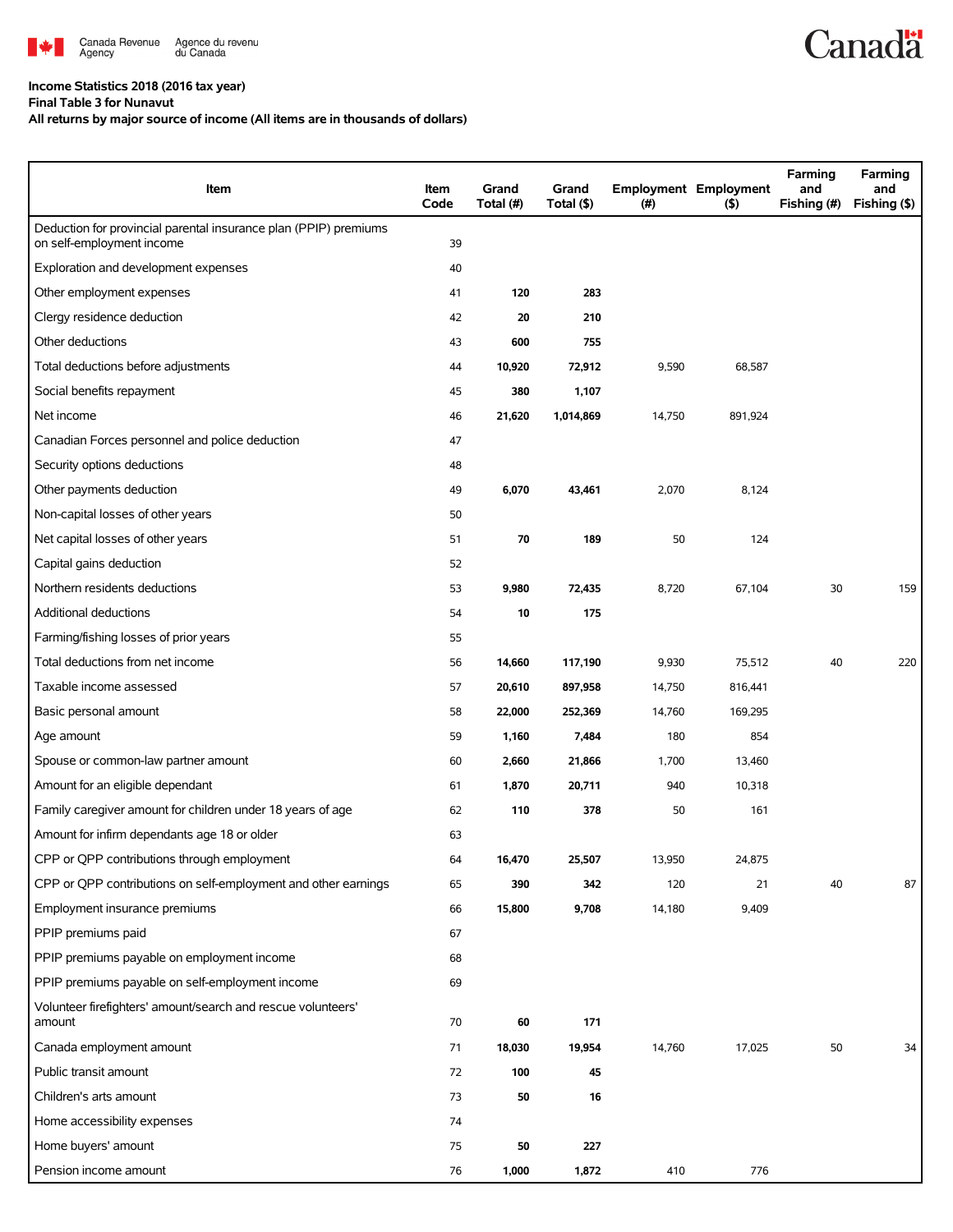

## **Income Statistics 2018 (2016 tax year)**

**Final Table 3 for Nunavut**

**All returns by major source of income (All items are in thousands of dollars)**

| Item                                                              | Item<br>Code | Grand<br>Total (#) | Grand<br>Total (\$) | $(\#)$ | <b>Employment Employment</b><br>$($ \$) | Farming<br>and<br>Fishing (#) | Farming<br>and<br>Fishing (\$) |
|-------------------------------------------------------------------|--------------|--------------------|---------------------|--------|-----------------------------------------|-------------------------------|--------------------------------|
| Caregiver amount                                                  | 77           | 20                 | 134                 |        |                                         |                               |                                |
| Disability amount                                                 | 78           | 150                | 1,232               | 60     | 472                                     |                               |                                |
| Disability amount transferred from a dependant                    | 79           | 100                | 1,204               |        |                                         |                               |                                |
| Interest paid on student loans                                    | 80           | 310                | 229                 | 290    | 222                                     |                               |                                |
| Tuition, education, and textbook amounts                          | 81           | 1,080              | 6,406               | 990    | 5,911                                   | 10                            | 8                              |
| Tuition, education, and textbook amounts transferred from a child | 82           | 80                 | 394                 |        |                                         |                               |                                |
| Amounts transferred from spouse or common-law partner             | 83           | 360                | 1,827               | 200    | 929                                     |                               |                                |
| Medical expenses                                                  | 84           | 350                | 748                 | 240    | 586                                     |                               |                                |
| Total tax credits on personal amounts                             | 85           | 22,000             | 55,927              | 14,760 | 38,407                                  |                               |                                |
| Allowable charitable donations and government gifts               | 86           | 1,660              | 3,012               | 1,460  | 2,640                                   |                               |                                |
| Eligible cultural and ecological gifts                            | 87           |                    |                     |        |                                         |                               |                                |
| Total tax credit on donations and gifts                           | 88           | 1,660              | 851                 | 1,460  | 746                                     |                               |                                |
| Total federal non-refundable tax credits                          | 89           | 22,000             | 56,778              | 14,760 | 39,152                                  |                               |                                |
| Federal dividend tax credit                                       | 90           | 950                | 1,092               | 770    | 292                                     |                               |                                |
| Minimum tax carryover                                             | 91           |                    |                     |        |                                         |                               |                                |
| Basic federal tax                                                 | 92           | 11,960             | 119,784             | 10,910 | 112,506                                 |                               |                                |
| Federal foreign tax credit                                        | 93           | 270                | 51                  | 230    | 37                                      |                               |                                |
| Federal political contribution tax credit                         | 94           | 60                 | 17                  |        |                                         |                               |                                |
| Investment tax credit                                             | 95           |                    |                     |        |                                         |                               |                                |
| Labour-sponsored funds tax credit (federally registered)          | 96           |                    |                     |        |                                         |                               |                                |
| Labour-sponsored funds tax credit (provincially registered)       | 97           |                    |                     |        |                                         |                               |                                |
| Alternative minimum tax payable                                   | 98           |                    |                     |        |                                         |                               |                                |
| Net federal tax                                                   | 99           | 11,960             | 119,710             | 10,900 | 112,460                                 |                               |                                |
| CPP contributions on self-employment                              | 100          | 390                | 683                 | 120    | 43                                      | 40                            | 174                            |
| Social Benefits repayment                                         | 101          | 380                | 1,107               |        |                                         |                               |                                |
| Working income tax benefit (WITB)                                 | 102          | 3,350              | 1,620               | 2,920  | 1,462                                   |                               |                                |
| Children's fitness tax credit                                     | 103          | 350                | 18                  | 320    | 17                                      |                               |                                |
| Eligible educator school supply tax credit                        | 104          | 60                 | 5                   | 60     | 5                                       |                               |                                |
| Net provincial or territorial tax                                 | 105          | 11,630             | 38,783              | 10,710 | 36,427                                  |                               |                                |
| Total tax payable                                                 | 106          | 12,070             | 160,283             | 10,940 | 149,761                                 |                               |                                |

**Canadä**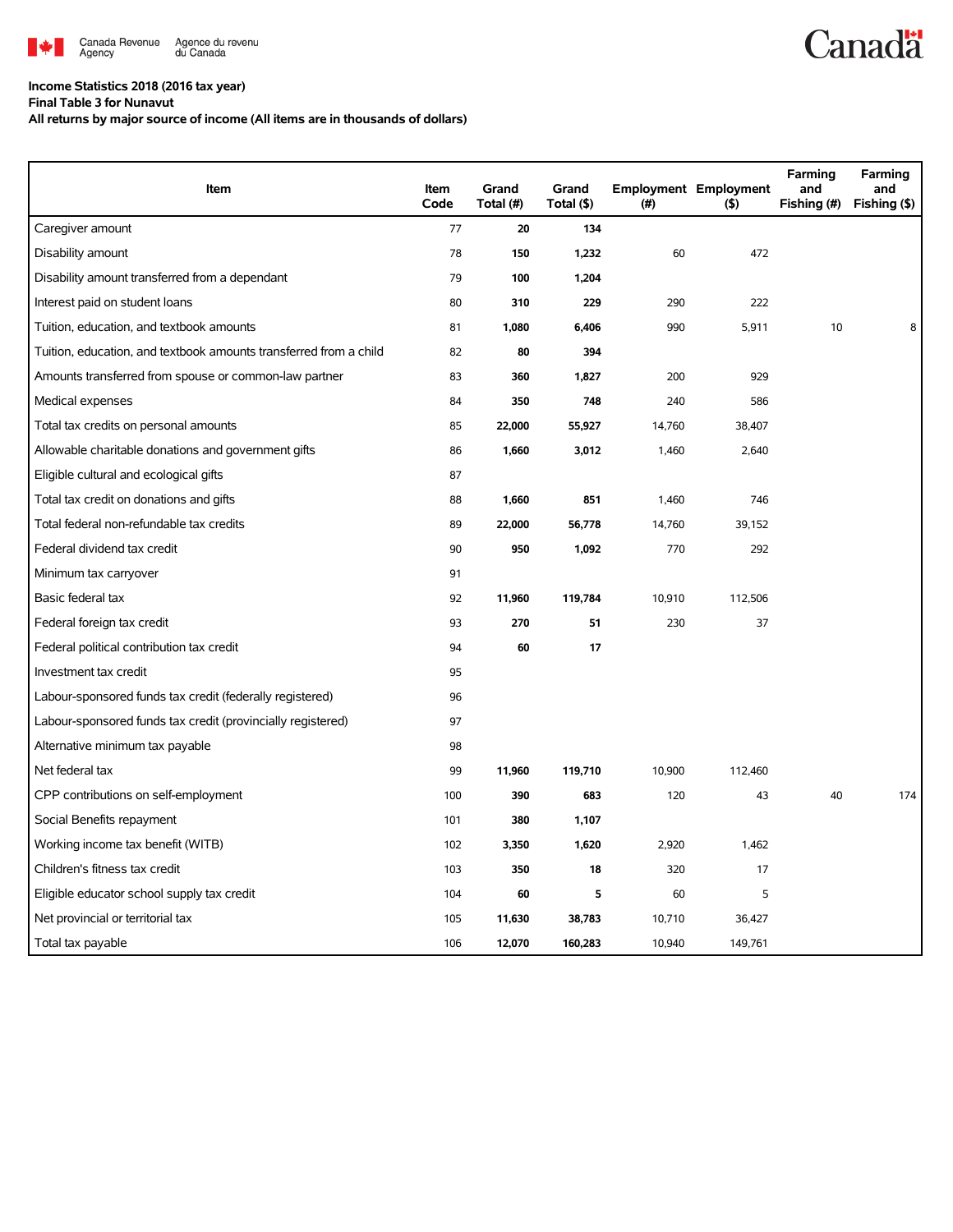|                                                                                                  |              |            |               | <b>Sales</b>                                                         | <b>Sales</b> | Proprietorship/      | Proprietorship/     |
|--------------------------------------------------------------------------------------------------|--------------|------------|---------------|----------------------------------------------------------------------|--------------|----------------------|---------------------|
| Item                                                                                             | Item<br>Code | Income (#) | $Income($ \$) | Professional Professional (self-employment) (self-employment)<br>(#) | (5)          | Partnerships<br>(# ) | Partnerships<br>(5) |
| Number of taxable returns                                                                        | $\mathbf{1}$ | 30         |               |                                                                      |              | 180                  |                     |
| Number of non-taxable returns                                                                    | 2            |            |               |                                                                      |              | 30                   |                     |
| Total number of returns                                                                          | 3            | 40         |               |                                                                      |              | 200                  |                     |
| Employment income                                                                                | 4            |            |               |                                                                      |              | 80                   | 1,756               |
| Commissions (from employment)                                                                    | 5            |            |               |                                                                      |              |                      |                     |
| Other employment income                                                                          | 6            |            |               |                                                                      |              |                      |                     |
| Old age security (OAS) pension                                                                   | 7            |            |               |                                                                      |              |                      |                     |
| CPP or QPP benefits                                                                              | 8            |            |               |                                                                      |              |                      |                     |
| Other pensions and superannuation                                                                | 9            |            |               |                                                                      |              |                      |                     |
| Elected split-pension amount                                                                     | 10           |            |               |                                                                      |              |                      |                     |
| Universal child care benefit (UCCB)                                                              | 11           |            |               |                                                                      |              |                      |                     |
| Employment insurance and other benefits                                                          | 12           |            |               |                                                                      |              |                      |                     |
| Taxable amount of dividends from taxable<br>Canadian corporations                                | 13           |            |               |                                                                      |              |                      |                     |
| Interest and other investment income                                                             | 14           | 10         | 80            |                                                                      |              |                      |                     |
| Net partnership income (limited or<br>non-active partners only)                                  | 15           |            |               |                                                                      |              |                      |                     |
| Net rental income                                                                                | 16           |            |               |                                                                      |              |                      |                     |
| Taxable capital gains                                                                            | 17           |            |               |                                                                      |              |                      |                     |
| RRSP income                                                                                      | 18           |            |               |                                                                      |              | 10                   | 57                  |
| Other income                                                                                     | 19           |            |               |                                                                      |              | 20                   | 75                  |
| Net business income                                                                              | 20           |            |               |                                                                      |              | 200                  | 5,751               |
| Net professional income                                                                          | 21           | 40         | 5,363         |                                                                      |              |                      |                     |
| Net commission income                                                                            | 22           |            |               |                                                                      |              |                      |                     |
| Net farming income                                                                               | 23           |            |               |                                                                      |              |                      |                     |
| Net fishing income                                                                               | 24           |            |               |                                                                      |              |                      |                     |
| Workers' compensation benefits                                                                   | 25           |            |               |                                                                      |              |                      |                     |
| Social assistance payments                                                                       | 26           |            |               |                                                                      |              |                      |                     |
| Net federal supplements                                                                          | 27           |            |               |                                                                      |              |                      |                     |
| Total income assessed                                                                            | 28           | 40         | 6,005         |                                                                      |              | 200                  | 8,613               |
| Registered pension plan (RPP) deduction                                                          | 29           |            |               |                                                                      |              |                      |                     |
| RRSP/PRPP deduction                                                                              | 30           | 10         | 215           |                                                                      |              | 30                   | 398                 |
| Deduction for elected split-pension amount                                                       | 31           |            |               |                                                                      |              |                      |                     |
| Annual union, professional, or like dues                                                         | 32           |            |               |                                                                      |              | 30                   | 11                  |
| Child care expenses                                                                              | 33           |            |               |                                                                      |              |                      |                     |
| Business investment loss                                                                         | 34           |            |               |                                                                      |              |                      |                     |
| Moving expenses                                                                                  | 35           |            |               |                                                                      |              |                      |                     |
| Support payments made                                                                            | 36           |            |               |                                                                      |              |                      |                     |
| Carrying charges and interest expenses                                                           | 37           |            |               |                                                                      |              |                      |                     |
| Deduction for CPP/QPP contributions on<br>self-employment and other earnings                     | 38           | 30         | 63            |                                                                      |              | 150                  | 151                 |
| Deduction for provincial parental insurance<br>plan (PPIP) premiums on self-employment<br>income | 39           |            |               |                                                                      |              |                      |                     |
| Exploration and development expenses                                                             | 40           |            |               |                                                                      |              |                      |                     |
| Other employment expenses                                                                        | 41           |            |               |                                                                      |              |                      |                     |
| Clergy residence deduction                                                                       | 42           |            |               |                                                                      |              |                      |                     |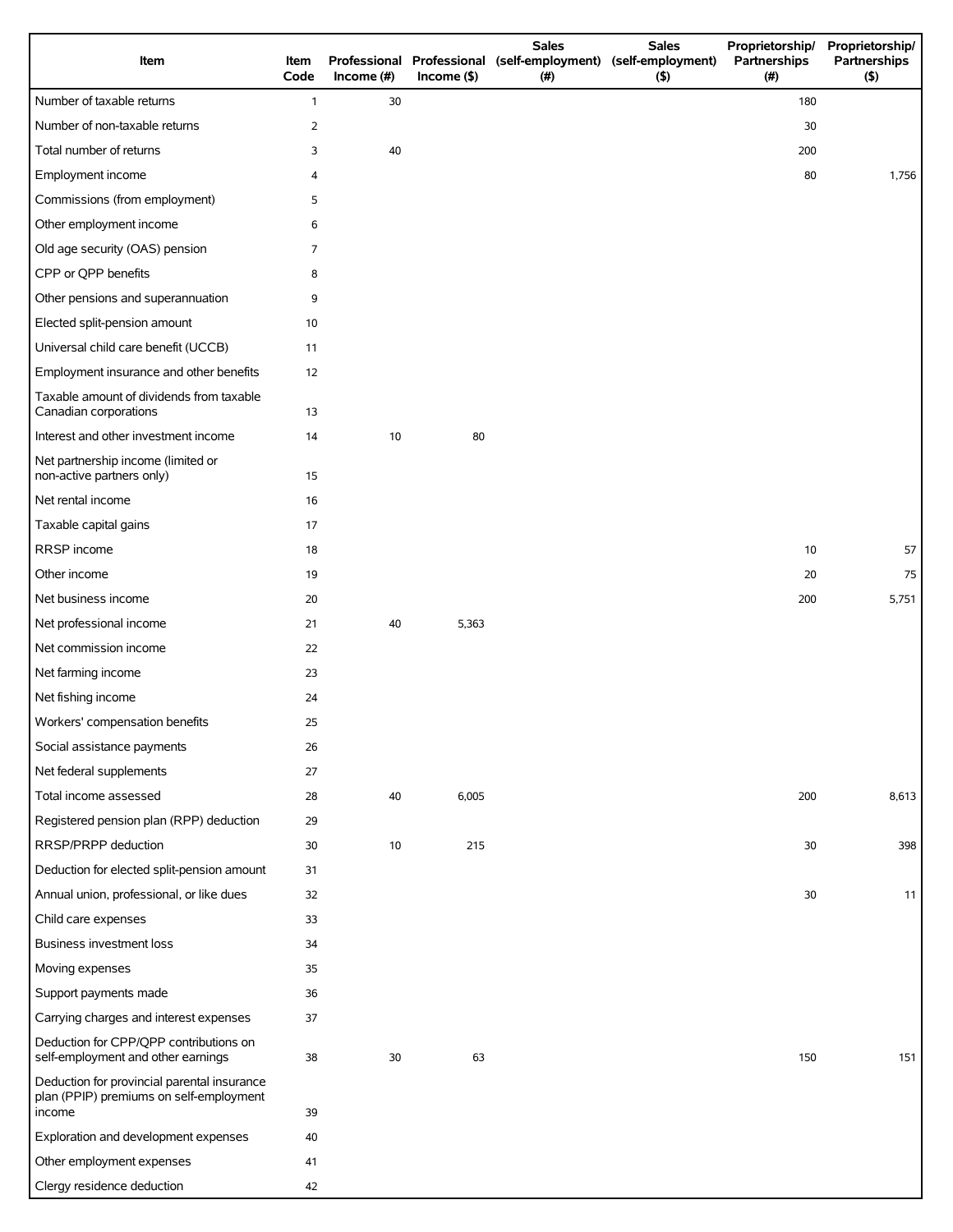| Item                                                                   | Item<br>Code | Income $(\#)$ | $Income$ (\$) | <b>Sales</b><br>Professional Professional (self-employment) (self-employment)<br>(# ) | <b>Sales</b><br>$($ \$) | Proprietorship/<br>Partnerships<br>(#) | Proprietorship/<br>Partnerships<br>(5) |
|------------------------------------------------------------------------|--------------|---------------|---------------|---------------------------------------------------------------------------------------|-------------------------|----------------------------------------|----------------------------------------|
| Other deductions                                                       | 43           |               |               |                                                                                       |                         |                                        |                                        |
| Total deductions before adjustments                                    | 44           | 30            | 448           |                                                                                       |                         | 170                                    | 649                                    |
| Social benefits repayment                                              | 45           |               |               |                                                                                       |                         |                                        |                                        |
| Net income                                                             | 46           | 30            | 5,564         |                                                                                       |                         | 200                                    | 7,926                                  |
| Canadian Forces personnel and police<br>deduction                      | 47           |               |               |                                                                                       |                         |                                        |                                        |
| Security options deductions                                            | 48           |               |               |                                                                                       |                         |                                        |                                        |
| Other payments deduction                                               | 49           |               |               |                                                                                       |                         |                                        |                                        |
| Non-capital losses of other years                                      | 50           |               |               |                                                                                       |                         |                                        |                                        |
| Net capital losses of other years                                      | 51           |               |               |                                                                                       |                         |                                        |                                        |
| Capital gains deduction                                                | 52           |               |               |                                                                                       |                         |                                        |                                        |
| Northern residents deductions                                          | 53           |               |               |                                                                                       |                         | 110                                    | 581                                    |
| Additional deductions                                                  | 54           |               |               |                                                                                       |                         |                                        |                                        |
| Farming/fishing losses of prior years                                  | 55           |               |               |                                                                                       |                         |                                        |                                        |
| Total deductions from net income                                       | 56           |               |               |                                                                                       |                         | 120                                    | 660                                    |
| Taxable income assessed                                                | 57           | 30            | 5,411         |                                                                                       |                         | 200                                    | 7,269                                  |
| Basic personal amount                                                  | 58           | 40            | 413           |                                                                                       |                         | 200                                    | 2,306                                  |
| Age amount                                                             | 59           |               |               |                                                                                       |                         | 20                                     | 102                                    |
| Spouse or common-law partner amount                                    | 60           |               |               |                                                                                       |                         | 20                                     | 211                                    |
| Amount for an eligible dependant                                       | 61           |               |               |                                                                                       |                         |                                        |                                        |
| Family caregiver amount for children<br>under 18 years of age          | 62           |               |               |                                                                                       |                         |                                        |                                        |
| Amount for infirm dependants age 18 or<br>older                        | 63           |               |               |                                                                                       |                         |                                        |                                        |
| CPP or QPP contributions through<br>employment                         | 64           |               |               |                                                                                       |                         | 80                                     | 58                                     |
| CPP or QPP contributions on<br>self-employment and other earnings      | 65           | 30            | 63            |                                                                                       |                         | 150                                    | 151                                    |
| Employment insurance premiums                                          | 66           |               |               |                                                                                       |                         | 60                                     | 21                                     |
| PPIP premiums paid                                                     | 67           |               |               |                                                                                       |                         |                                        |                                        |
| PPIP premiums payable on employment<br>income                          | 68           |               |               |                                                                                       |                         |                                        |                                        |
| PPIP premiums payable on<br>self-employment income                     | 69           |               |               |                                                                                       |                         |                                        |                                        |
| Volunteer firefighters' amount/search and<br>rescue volunteers' amount | 70           |               |               |                                                                                       |                         |                                        |                                        |
| Canada employment amount                                               | 71           | 10            | 10            |                                                                                       |                         | 80                                     | 88                                     |
| Public transit amount                                                  | 72           |               |               |                                                                                       |                         |                                        |                                        |
| Children's arts amount                                                 | 73           |               |               |                                                                                       |                         |                                        |                                        |
| Home accessibility expenses                                            | 74           |               |               |                                                                                       |                         |                                        |                                        |
| Home buyers' amount                                                    | 75           |               |               |                                                                                       |                         |                                        |                                        |
| Pension income amount                                                  | 76           |               |               |                                                                                       |                         |                                        |                                        |
| Caregiver amount                                                       | 77           |               |               |                                                                                       |                         |                                        |                                        |
| Disability amount                                                      | 78           |               |               |                                                                                       |                         |                                        |                                        |
| Disability amount transferred from a<br>dependant                      | 79           |               |               |                                                                                       |                         |                                        |                                        |
| Interest paid on student loans                                         | 80           |               |               |                                                                                       |                         |                                        |                                        |
| Tuition, education, and textbook amounts                               | 81           |               |               |                                                                                       |                         |                                        |                                        |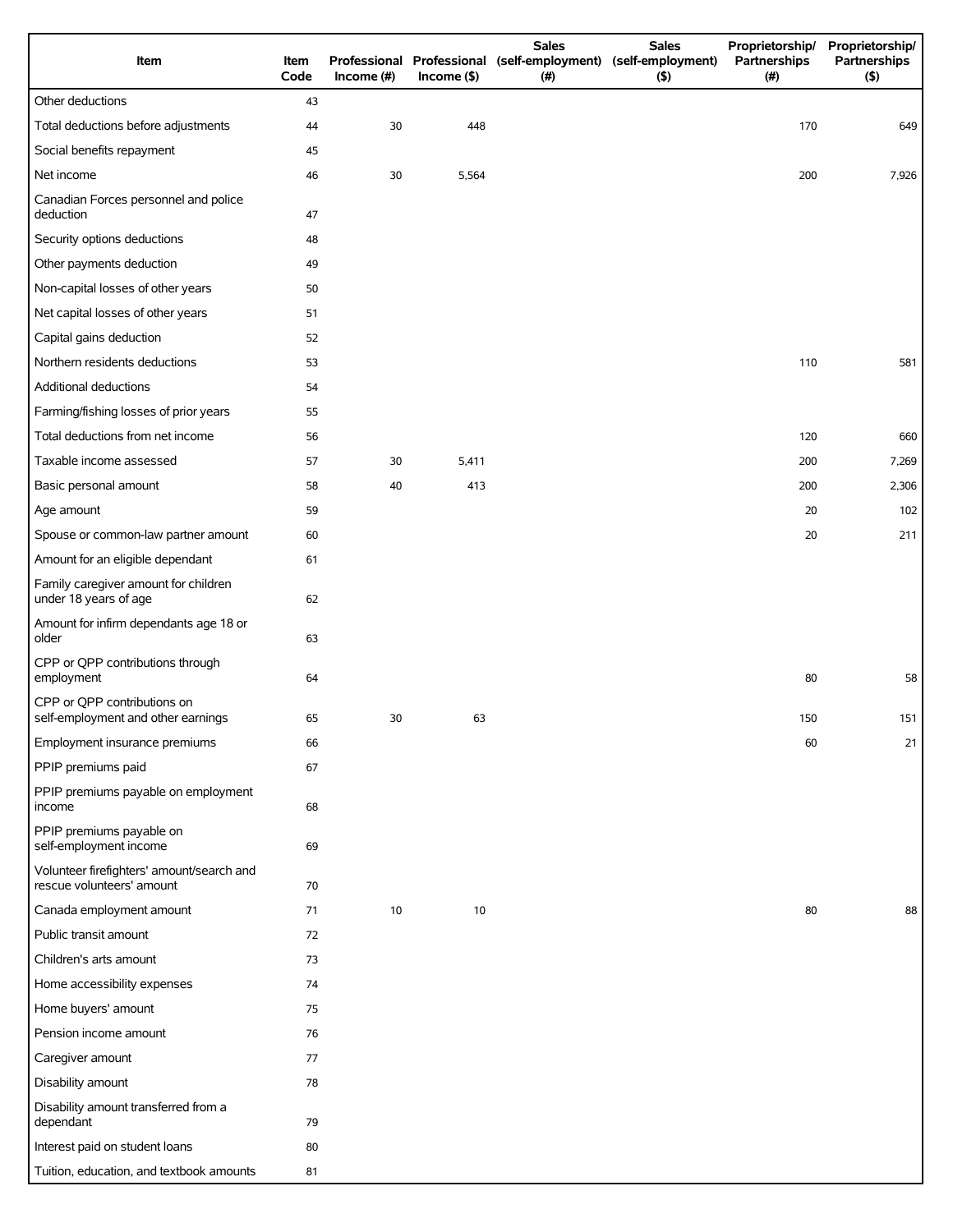| Item                                                                 | Item<br>Code | Income $(\#)$ | $Income($ \$) | <b>Sales</b><br>Professional Professional (self-employment) (self-employment)<br>(#) | <b>Sales</b><br>(5) | Proprietorship/<br>Partnerships<br>(#) | Proprietorship/<br><b>Partnerships</b><br>(5) |
|----------------------------------------------------------------------|--------------|---------------|---------------|--------------------------------------------------------------------------------------|---------------------|----------------------------------------|-----------------------------------------------|
| Tuition, education, and textbook amounts<br>transferred from a child | 82           |               |               |                                                                                      |                     |                                        |                                               |
| Amounts transferred from spouse or<br>common-law partner             | 83           |               |               |                                                                                      |                     |                                        |                                               |
| Medical expenses                                                     | 84           |               |               |                                                                                      |                     | 20                                     | 18                                            |
| Total tax credits on personal amounts                                | 85           | 40            | 106           |                                                                                      |                     | 200                                    | 469                                           |
| Allowable charitable donations and<br>government gifts               | 86           | 20            | 75            |                                                                                      |                     | 20                                     | 33                                            |
| Eligible cultural and ecological gifts                               | 87           |               |               |                                                                                      |                     |                                        |                                               |
| Total tax credit on donations and gifts                              | 88           | 20            | 23            |                                                                                      |                     | 20                                     | 9                                             |
| Total federal non-refundable tax credits                             | 89           | 40            | 129           |                                                                                      |                     | 200                                    | 478                                           |
| Federal dividend tax credit                                          | 90           |               |               |                                                                                      |                     |                                        |                                               |
| Minimum tax carryover                                                | 91           |               |               |                                                                                      |                     |                                        |                                               |
| Basic federal tax                                                    | 92           | 30            | 1,235         |                                                                                      |                     | 120                                    | 897                                           |
| Federal foreign tax credit                                           | 93           |               |               |                                                                                      |                     |                                        |                                               |
| Federal political contribution tax credit                            | 94           |               |               |                                                                                      |                     |                                        |                                               |
| Investment tax credit                                                | 95           |               |               |                                                                                      |                     |                                        |                                               |
| Labour-sponsored funds tax credit<br>(federally registered)          | 96           |               |               |                                                                                      |                     |                                        |                                               |
| Labour-sponsored funds tax credit<br>(provincially registered)       | 97           |               |               |                                                                                      |                     |                                        |                                               |
| Alternative minimum tax payable                                      | 98           |               |               |                                                                                      |                     |                                        |                                               |
| Net federal tax                                                      | 99           | 30            | 1,221         |                                                                                      |                     | 120                                    | 894                                           |
| CPP contributions on self-employment                                 | 100          | 30            | 125           |                                                                                      |                     | 150                                    | 302                                           |
| Social Benefits repayment                                            | 101          |               |               |                                                                                      |                     |                                        |                                               |
| Working income tax benefit (WITB)                                    | 102          |               |               |                                                                                      |                     |                                        |                                               |
| Children's fitness tax credit                                        | 103          |               |               |                                                                                      |                     |                                        |                                               |
| Eligible educator school supply tax credit                           | 104          |               |               |                                                                                      |                     |                                        |                                               |
| Net provincial or territorial tax                                    | 105          | 30            | 431           |                                                                                      |                     | 110                                    | 285                                           |
| Total tax payable                                                    | 106          | 30            | 1,785         |                                                                                      |                     | 180                                    | 1,521                                         |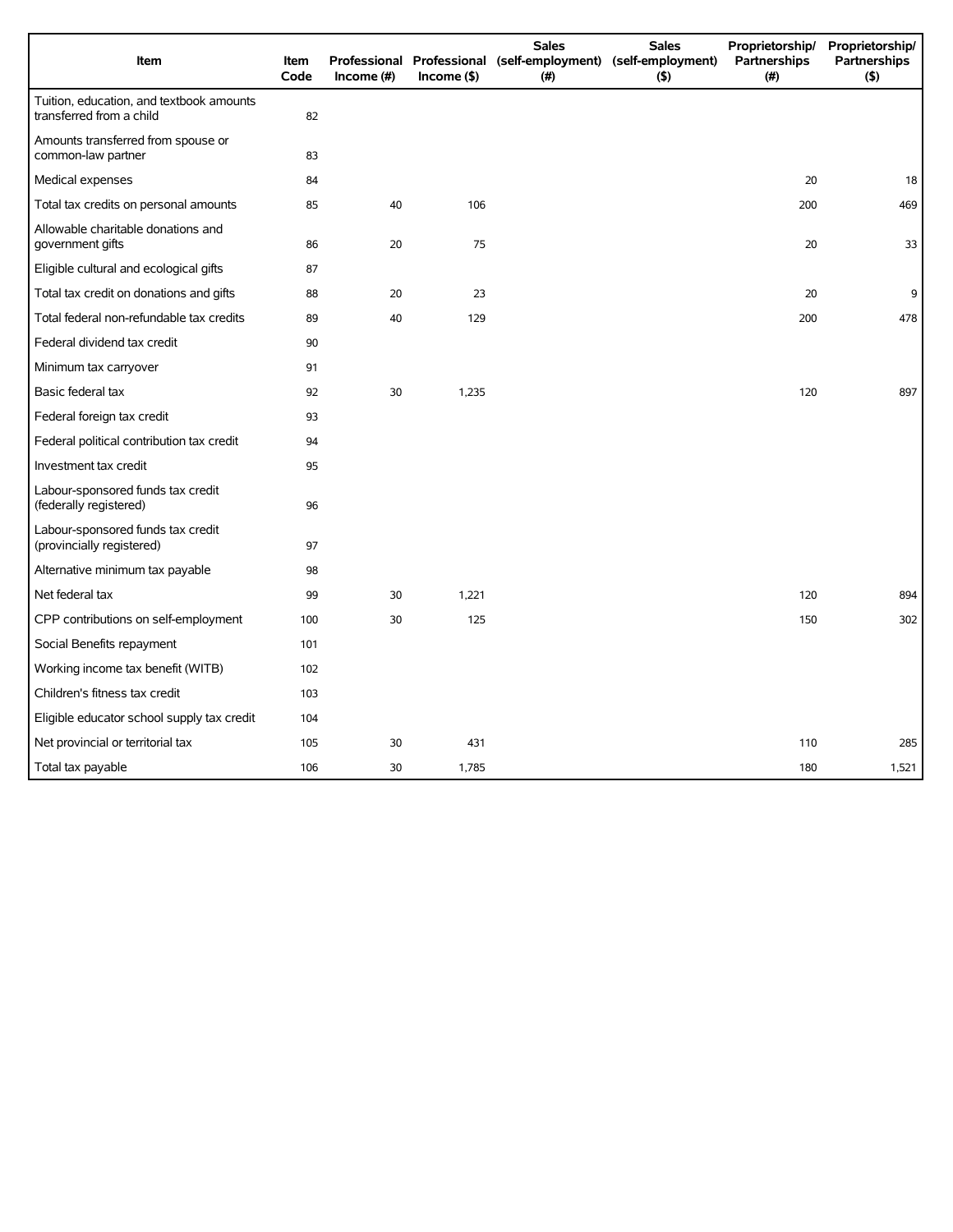| Item                                                                                          | Item<br>Code   | (# ) | Investment Investment<br>(5) | <b>Pension</b><br>(#) | <b>Pension</b><br>(5) | <b>Social</b><br><b>Benefits</b><br>(# ) | Social<br><b>Benefits</b><br>(5) |
|-----------------------------------------------------------------------------------------------|----------------|------|------------------------------|-----------------------|-----------------------|------------------------------------------|----------------------------------|
| Number of taxable returns                                                                     | $\mathbf{1}$   | 80   |                              | 340                   |                       | 310                                      |                                  |
| Number of non-taxable returns                                                                 | $\overline{2}$ | 40   |                              | 770                   |                       | 4,770                                    |                                  |
| Total number of returns                                                                       | 3              | 120  |                              | 1,100                 |                       | 5,080                                    |                                  |
| Employment income                                                                             | 4              | 60   | 2,394                        | 490                   | 3,175                 | 2,380                                    | 8,117                            |
| Commissions (from employment)                                                                 | 5              |      |                              |                       |                       |                                          |                                  |
| Other employment income                                                                       | 6              |      |                              | 20                    | 85                    |                                          |                                  |
| Old age security (OAS) pension                                                                | 7              | 10   | 89                           | 760                   | 5,119                 | 180                                      | 1,197                            |
| CPP or QPP benefits                                                                           | 8              | 20   | 210                          | 1,020                 | 7,075                 | 280                                      | 781                              |
| Other pensions and superannuation                                                             | 9              |      |                              | 440                   | 8,481                 | 20                                       | 85                               |
| Elected split-pension amount                                                                  | 10             |      |                              |                       |                       |                                          |                                  |
| Universal child care benefit (UCCB)                                                           | 11             | 20   | 20                           | 180                   | 121                   | 2,460                                    | 3,798                            |
| Employment insurance and other benefits                                                       | 12             |      |                              |                       |                       | 530                                      | 7,515                            |
| Taxable amount of dividends from taxable Canadian corporations                                | 13             | 80   | 6,873                        | 40                    | 136                   | 40                                       | 31                               |
| Interest and other investment income                                                          | 14             | 50   | 381                          | 50                    | 84                    |                                          |                                  |
| Net partnership income (limited or non-active partners only)                                  | 15             |      |                              |                       |                       |                                          |                                  |
| Net rental income                                                                             | 16             | 40   | 1,031                        |                       |                       |                                          |                                  |
| Taxable capital gains                                                                         | 17             | 30   | 1,619                        |                       |                       | 30                                       | 4                                |
| RRSP income                                                                                   | 18             | 10   | 49                           | 30                    | 132                   |                                          |                                  |
| Other income                                                                                  | 19             | 30   | 150                          | 130                   | 496                   | 240                                      | 471                              |
| Net business income                                                                           | 20             | 20   | 148                          | 50                    | 183                   |                                          |                                  |
| Net professional income                                                                       | 21             |      |                              |                       |                       |                                          |                                  |
| Net commission income                                                                         | 22             |      |                              |                       |                       |                                          |                                  |
| Net farming income                                                                            | 23             |      |                              |                       |                       |                                          |                                  |
| Net fishing income                                                                            | 24             |      |                              |                       |                       |                                          |                                  |
| Workers' compensation benefits                                                                | 25             |      |                              |                       |                       |                                          |                                  |
| Social assistance payments                                                                    | 26             |      |                              | 350                   | 1,110                 | 3,380                                    | 29,394                           |
| Net federal supplements                                                                       | 27             |      |                              |                       |                       | 180                                      | 1,555                            |
| Total income assessed                                                                         | 28             | 120  | 13,615                       | 1,100                 | 29,006                | 5,080                                    | 54,490                           |
| Registered pension plan (RPP) deduction                                                       | 29             |      |                              | 30                    | 43                    | 40                                       | 22                               |
| RRSP/PRPP deduction                                                                           | 30             | 30   | 412                          | 30                    | 165                   |                                          |                                  |
| Deduction for elected split-pension amount                                                    | 31             |      |                              |                       |                       |                                          |                                  |
| Annual union, professional, or like dues                                                      | 32             |      |                              | 70                    | 13                    | 500                                      | 24                               |
| Child care expenses                                                                           | 33             |      |                              |                       |                       | 30                                       | 39                               |
| Business investment loss                                                                      | 34             |      |                              |                       |                       |                                          |                                  |
| Moving expenses                                                                               | 35             |      |                              |                       |                       |                                          |                                  |
| Support payments made                                                                         | 36             |      |                              |                       |                       |                                          |                                  |
| Carrying charges and interest expenses                                                        | 37             | 20   | 149                          | 10                    | 28                    |                                          |                                  |
| Deduction for CPP/QPP contributions on self-employment and other<br>earnings                  | 38             |      |                              | 10                    | 3                     | 20                                       | 4                                |
| Deduction for provincial parental insurance plan (PPIP) premiums on<br>self-employment income | 39             |      |                              |                       |                       |                                          |                                  |
| Exploration and development expenses                                                          | 40             |      |                              |                       |                       |                                          |                                  |
| Other employment expenses                                                                     | 41             |      |                              |                       |                       |                                          |                                  |
| Clergy residence deduction                                                                    | 42             |      |                              |                       |                       |                                          |                                  |
| Other deductions                                                                              | 43             |      |                              | 20                    | 14                    | 110                                      | 121                              |
| Total deductions before adjustments                                                           | 44             | 60   | 734                          | 220                   | 910                   | 700                                      | 338                              |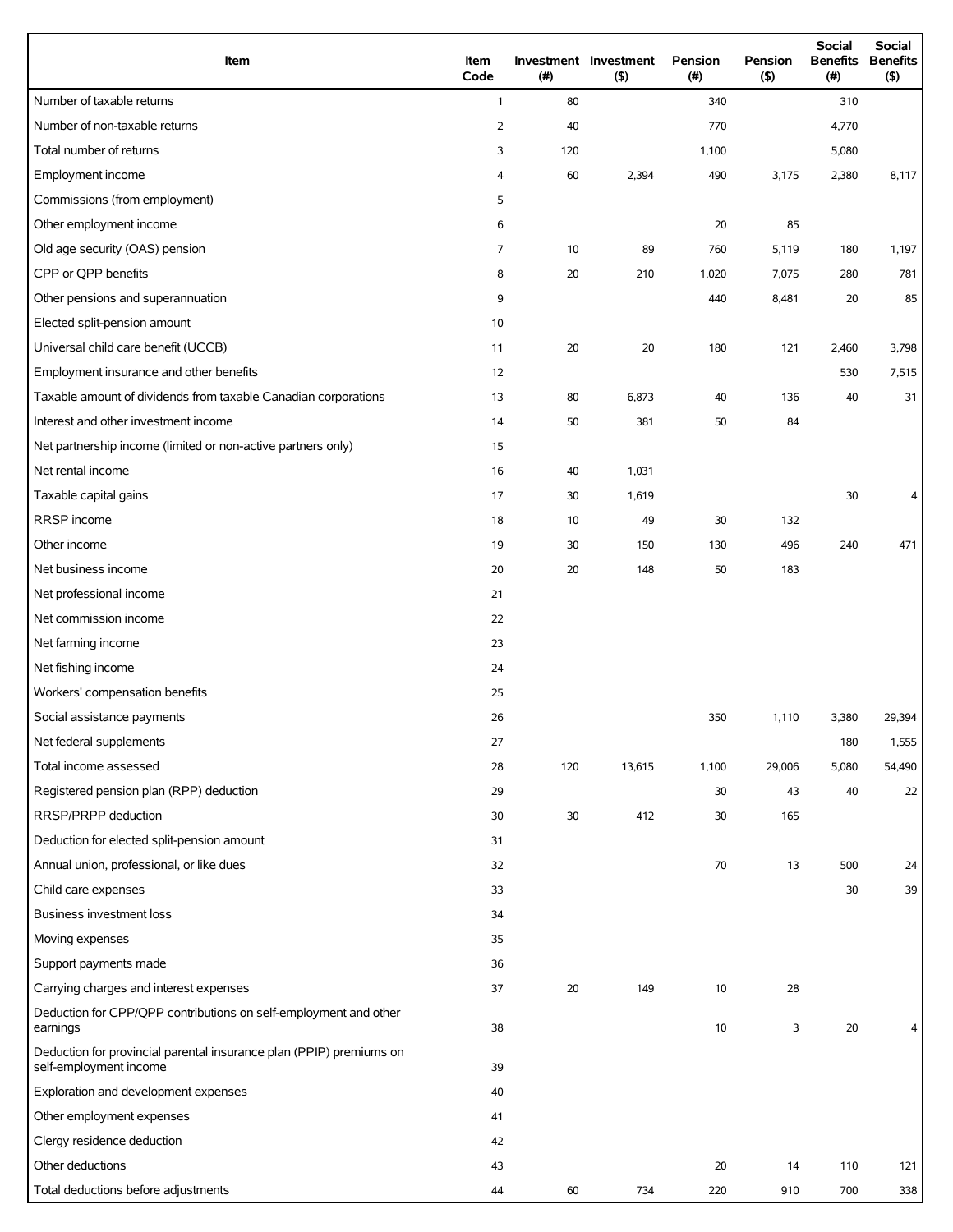| Item                                                                | <b>Item Code</b> | (# ) | Investment Investment<br>(5) |       | Pension (#) Pension (\$) | <b>Social</b><br><b>Benefits</b><br>(# ) | <b>Social</b><br><b>Benefits</b><br>(5) |
|---------------------------------------------------------------------|------------------|------|------------------------------|-------|--------------------------|------------------------------------------|-----------------------------------------|
| Social benefits repayment                                           | 45               |      |                              |       |                          |                                          |                                         |
| Net income                                                          | 46               | 120  | 12,826                       | 1,100 | 28,007                   | 5,080                                    | 54,151                                  |
| Canadian Forces personnel and police deduction                      | 47               |      |                              |       |                          |                                          |                                         |
| Security options deductions                                         | 48               |      |                              |       |                          |                                          |                                         |
| Other payments deduction                                            | 49               |      |                              |       |                          | 3,440                                    | 32,186                                  |
| Non-capital losses of other years                                   | 50               |      |                              |       |                          |                                          |                                         |
| Net capital losses of other years                                   | 51               | 10   | 26                           |       |                          |                                          |                                         |
| Capital gains deduction                                             | 52               |      |                              |       |                          |                                          |                                         |
| Northern residents deductions                                       | 53               | 70   | 437                          | 380   | 1,827                    | 550                                      | 1,676                                   |
| Additional deductions                                               | 54               |      |                              |       |                          |                                          |                                         |
| Farming/fishing losses of prior years                               | 55               |      |                              |       |                          |                                          |                                         |
| Total deductions from net income                                    | 56               | 80   | 1,350                        | 710   | 4,573                    | 3,620                                    | 33,862                                  |
| Taxable income assessed                                             | 57               | 120  | 11,476                       | 1,100 | 23,433                   | 4,080                                    | 20,537                                  |
| Basic personal amount                                               | 58               | 120  | 1,411                        | 1,100 | 12,667                   | 5,080                                    | 58,279                                  |
| Age amount                                                          | 59               |      |                              | 760   | 5,186                    | 180                                      | 1,289                                   |
| Spouse or common-law partner amount                                 | 60               |      |                              | 80    | 479                      | 820                                      | 7,365                                   |
| Amount for an eligible dependant                                    | 61               |      |                              | 60    | 575                      | 830                                      | 9,420                                   |
| Family caregiver amount for children under 18 years of age          | 62               |      |                              |       |                          |                                          |                                         |
| Amount for infirm dependants age 18 or older                        | 63               |      |                              |       |                          |                                          |                                         |
| CPP or QPP contributions through employment                         | 64               | 60   | 78                           | 260   | 86                       | 1,940                                    | 298                                     |
| CPP or QPP contributions on self-employment and other earnings      | 65               |      |                              | 10    | 3                        | 20                                       | 4                                       |
| Employment insurance premiums                                       | 66               | 40   | 16                           | 230   | 42                       | 1,100                                    | 136                                     |
| PPIP premiums paid                                                  | 67               |      |                              |       |                          |                                          |                                         |
| PPIP premiums payable on employment income                          | 68               |      |                              |       |                          |                                          |                                         |
| PPIP premiums payable on self-employment income                     | 69               |      |                              |       |                          |                                          |                                         |
| Volunteer firefighters' amount/search and rescue volunteers' amount | 70               |      |                              |       |                          |                                          |                                         |
| Canada employment amount                                            | 71               | 70   | 74                           | 500   | 479                      | 2,390                                    | 2,073                                   |
| Public transit amount                                               | 72               |      |                              |       |                          |                                          |                                         |
| Children's arts amount                                              | 73               |      |                              |       |                          |                                          |                                         |
| Home accessibility expenses                                         | 74               |      |                              |       |                          |                                          |                                         |
| Home buyers' amount                                                 | 75               |      |                              |       |                          |                                          |                                         |
| Pension income amount                                               | 76               |      |                              | 510   | 962                      |                                          |                                         |
| Caregiver amount                                                    | 77               |      |                              |       |                          |                                          |                                         |
| Disability amount                                                   | 78               |      |                              | 40    | 312                      |                                          |                                         |
| Disability amount transferred from a dependant                      | 79               |      |                              |       |                          | 30                                       | 363                                     |
| Interest paid on student loans                                      | 80               |      |                              |       |                          |                                          |                                         |
| Tuition, education, and textbook amounts                            | 81               |      |                              |       |                          |                                          |                                         |
| Tuition, education, and textbook amounts transferred from a child   | 82               |      |                              |       |                          |                                          |                                         |
| Amounts transferred from spouse or common-law partner               | 83               |      |                              | 120   | 690                      |                                          |                                         |
| Medical expenses                                                    | 84               | 10   | 22                           | 30    | 58                       | 40                                       | 43                                      |
| Total tax credits on personal amounts                               | 85               | 120  | 278                          | 1,100 | 3,243                    | 5,080                                    | 12,022                                  |
| Allowable charitable donations and government gifts                 | 86               | 20   | 88                           | 90    | 126                      |                                          |                                         |
| Eligible cultural and ecological gifts                              | 87               |      |                              |       |                          |                                          |                                         |
| Total tax credit on donations and gifts                             | 88               | 20   | 26                           | 90    | 34                       | 40                                       | 6                                       |
| Total federal non-refundable tax credits                            | 89               | 120  | 304                          | 1,100 | 3,277                    | 5,080                                    | 12,028                                  |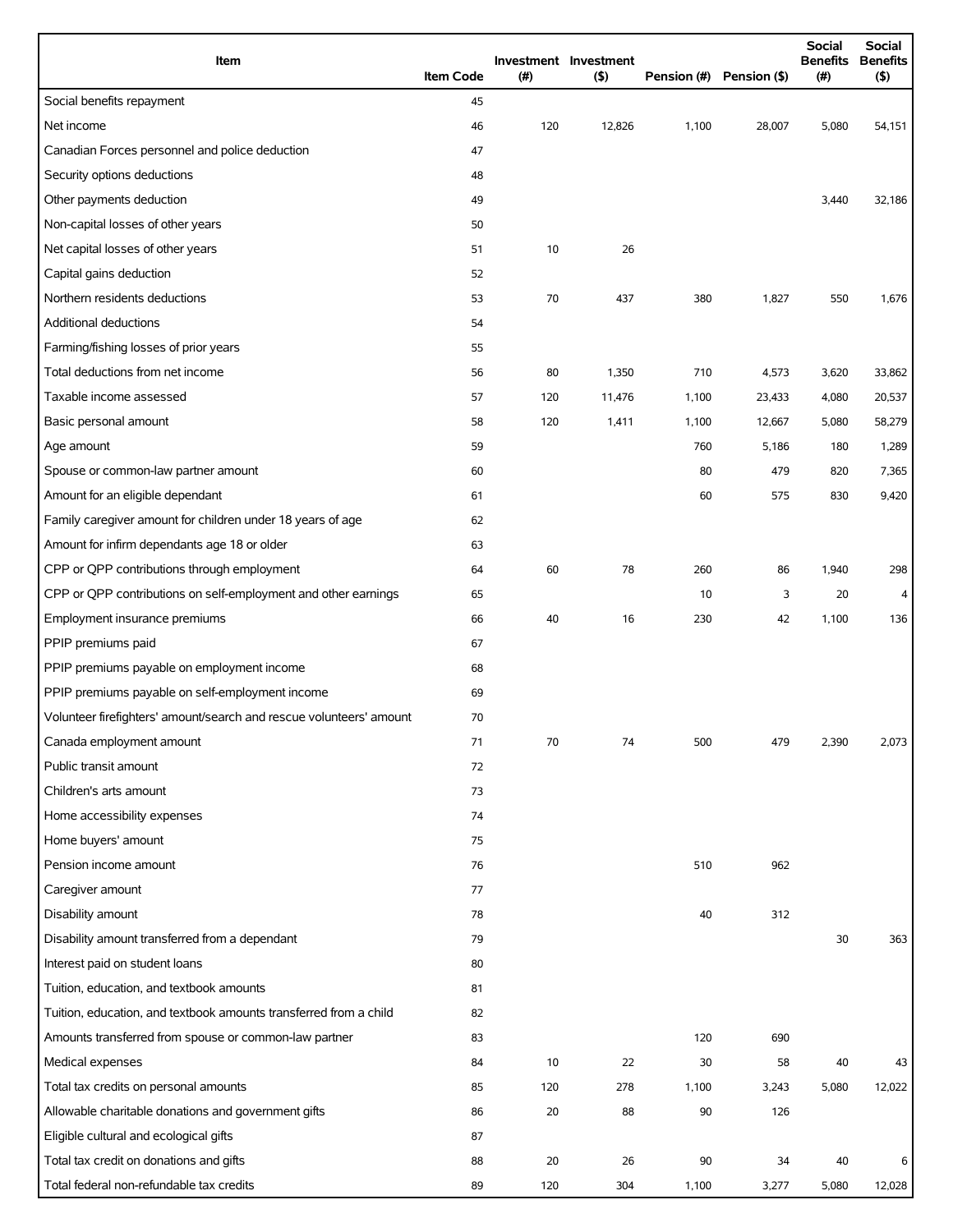| <b>Item</b>                                                 | <b>Item Code</b> | (#) | Investment Investment<br>(5) | Pension (#) | Pension (\$) | Social<br><b>Benefits</b><br>(#) | <b>Social</b><br><b>Benefits</b><br>$($ \$) |
|-------------------------------------------------------------|------------------|-----|------------------------------|-------------|--------------|----------------------------------|---------------------------------------------|
| Federal dividend tax credit                                 | 90               | 70  | 756                          | 40          | 17           | 40                               | $\mathbf{1}$                                |
| Minimum tax carryover                                       | 91               |     |                              |             |              |                                  |                                             |
| Basic federal tax                                           | 92               | 80  | 1,548                        | 340         | 1,291        | 300                              | 453                                         |
| Federal foreign tax credit                                  | 93               |     |                              |             |              |                                  |                                             |
| Federal political contribution tax credit                   | 94               |     |                              |             |              |                                  |                                             |
| Investment tax credit                                       | 95               |     |                              |             |              |                                  |                                             |
| Labour-sponsored funds tax credit (federally registered)    | 96               |     |                              |             |              |                                  |                                             |
| Labour-sponsored funds tax credit (provincially registered) | 97               |     |                              |             |              |                                  |                                             |
| Alternative minimum tax payable                             | 98               |     |                              |             |              |                                  |                                             |
| Net federal tax                                             | 99               | 80  | 1,541                        | 340         | 1,288        | 300                              | 453                                         |
| CPP contributions on self-employment                        | 100              |     |                              | 10          | 6            | 20                               | 8                                           |
| Social Benefits repayment                                   | 101              |     |                              |             |              |                                  |                                             |
| Working income tax benefit (WITB)                           | 102              |     |                              | 10          | 3            | 320                              | 105                                         |
| Children's fitness tax credit                               | 103              |     |                              |             |              |                                  |                                             |
| Eligible educator school supply tax credit                  | 104              |     |                              |             |              |                                  |                                             |
| Net provincial or territorial tax                           | 105              | 80  | 571                          | 270         | 362          |                                  |                                             |
| Total tax payable                                           | 106              | 80  | 2,181                        | 340         | 1,744        | 310                              | 569                                         |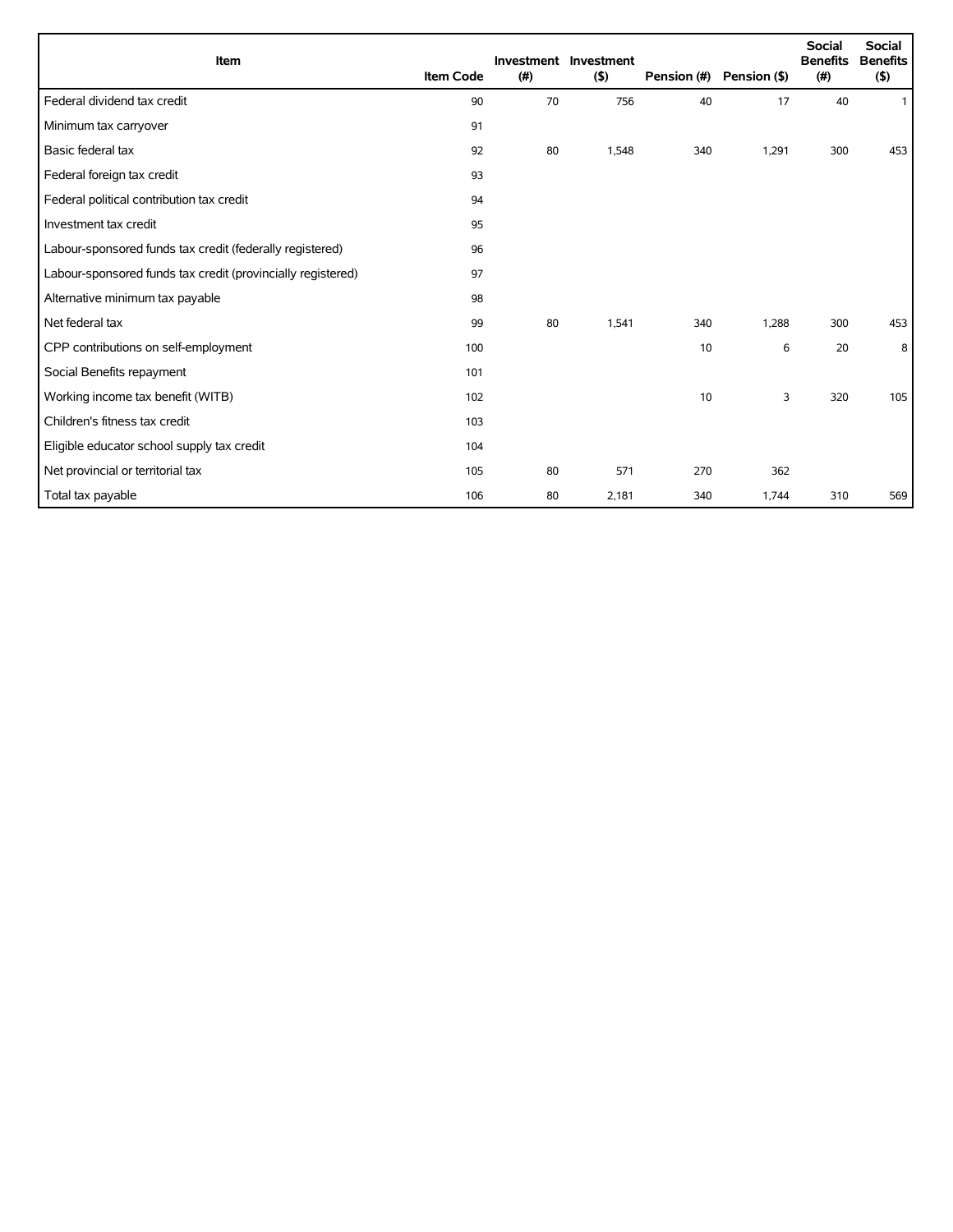| Item                                                                                       | Item Code Other (#) |     | Other (\$) |
|--------------------------------------------------------------------------------------------|---------------------|-----|------------|
| Number of taxable returns                                                                  | 1                   | 130 |            |
| Number of non-taxable returns                                                              | 2                   | 510 |            |
| Total number of returns                                                                    | 3                   | 640 |            |
| Employment income                                                                          | 4                   | 170 | 2,590      |
| Commissions (from employment)                                                              | 5                   |     |            |
| Other employment income                                                                    | 6                   |     |            |
| Old age security (OAS) pension                                                             | 7                   |     |            |
| CPP or QPP benefits                                                                        | 8                   | 30  | 203        |
| Other pensions and superannuation                                                          | 9                   | 20  | 180        |
| Elected split-pension amount                                                               | 10                  |     |            |
| Universal child care benefit (UCCB)                                                        | 11                  | 90  | 118        |
| Employment insurance and other benefits                                                    | 12                  | 20  | 161        |
| Taxable amount of dividends from taxable Canadian corporations                             | 13                  |     |            |
| Interest and other investment income                                                       | 14                  | 20  | 5          |
| Net partnership income (limited or non-active partners only)                               | 15                  |     |            |
| Net rental income                                                                          | 16                  |     |            |
| Taxable capital gains                                                                      | 17                  |     |            |
| RRSP income                                                                                | 18                  | 60  | 1,674      |
| Other income                                                                               | 19                  | 230 | 5,600      |
| Net business income                                                                        | 20                  | 10  | 109        |
| Net professional income                                                                    | 21                  |     |            |
| Net commission income                                                                      | 22                  |     |            |
| Net farming income                                                                         | 23                  |     |            |
| Net fishing income                                                                         | 24                  |     |            |
| Workers' compensation benefits                                                             | 25                  |     |            |
| Social assistance payments                                                                 | 26                  | 50  | 248        |
| Net federal supplements                                                                    | 27                  |     |            |
| Total income assessed                                                                      | 28                  | 270 | 11,045     |
| Registered pension plan (RPP) deduction                                                    | 29                  | 20  | 107        |
| RRSP/PRPP deduction                                                                        | 30                  | 30  | 832        |
| Deduction for elected split-pension amount                                                 | 31                  |     |            |
| Annual union, professional, or like dues                                                   | 32                  | 60  | 17         |
| Child care expenses                                                                        | 33                  | 10  | 40         |
| <b>Business investment loss</b>                                                            | 34                  |     |            |
| Moving expenses                                                                            | 35                  |     |            |
| Support payments made                                                                      | 36                  |     |            |
| Carrying charges and interest expenses                                                     | 37                  |     |            |
| Deduction for CPP/QPP contributions on self-employment and other earnings                  | 38                  |     |            |
| Deduction for provincial parental insurance plan (PPIP) premiums on self-employment income | 39                  |     |            |
| Exploration and development expenses                                                       | 40                  |     |            |
| Other employment expenses                                                                  | 41                  |     |            |
| Clergy residence deduction                                                                 | 42                  |     |            |
| Other deductions                                                                           | 43                  | 10  | 15         |
| Total deductions before adjustments                                                        | 44                  | 110 | 1,102      |
| Social benefits repayment                                                                  | 45                  | 10  | 43         |
| Net income                                                                                 | 46                  | 270 | 9,907      |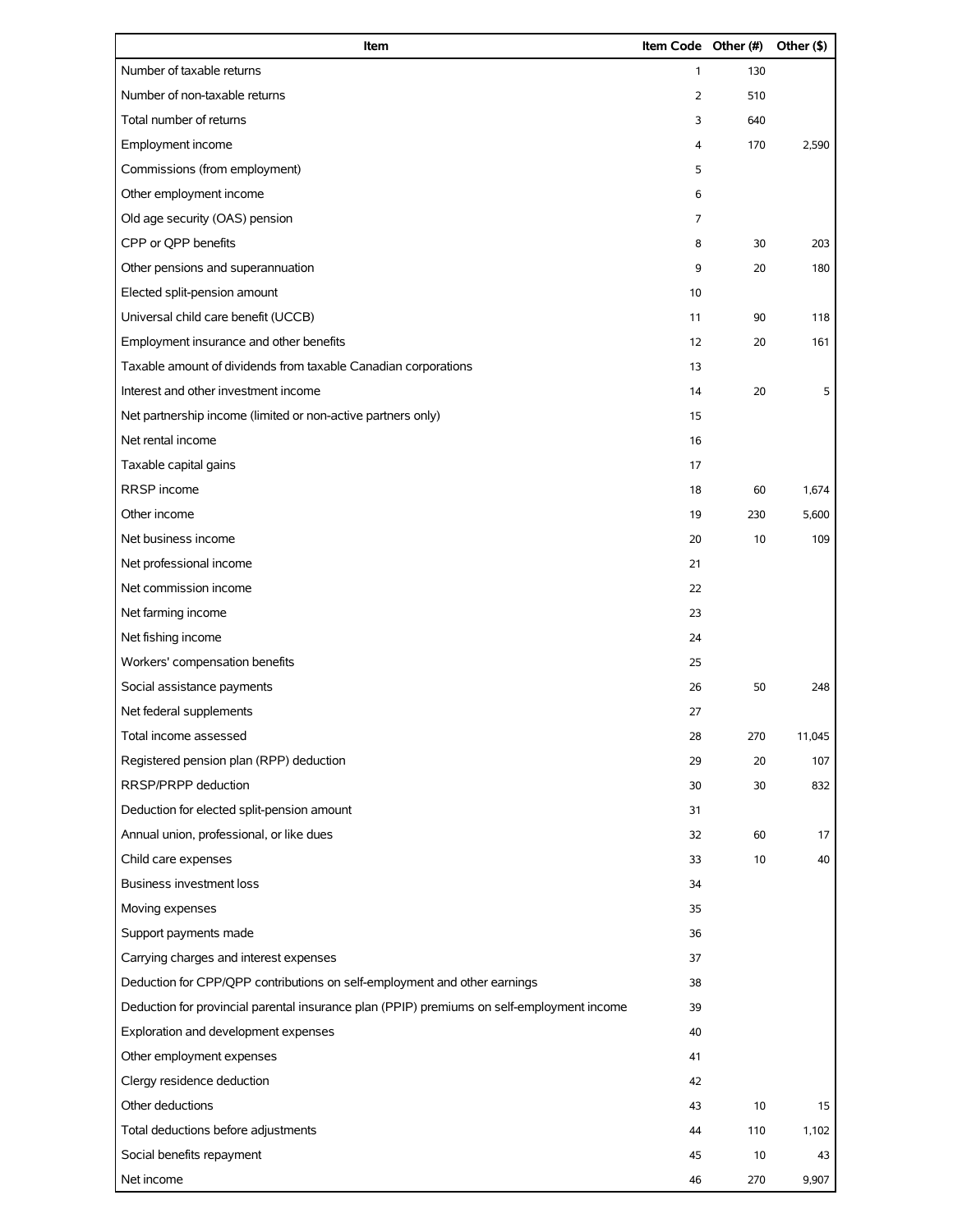| Item                                                                | Item Code Other (#) |     | Other (\$) |
|---------------------------------------------------------------------|---------------------|-----|------------|
| Canadian Forces personnel and police deduction                      | 47                  |     |            |
| Security options deductions                                         | 48                  |     |            |
| Other payments deduction                                            | 49                  |     |            |
| Non-capital losses of other years                                   | 50                  |     |            |
| Net capital losses of other years                                   | 51                  |     |            |
| Capital gains deduction                                             | 52                  |     |            |
| Northern residents deductions                                       | 53                  | 100 | 496        |
| Additional deductions                                               | 54                  |     |            |
| Farming/fishing losses of prior years                               | 55                  |     |            |
| Total deductions from net income                                    | 56                  | 140 | 856        |
| Taxable income assessed                                             | 57                  | 260 | 9,051      |
| Basic personal amount                                               | 58                  | 640 | 7,286      |
| Age amount                                                          | 59                  |     |            |
| Spouse or common-law partner amount                                 | 60                  | 30  | 193        |
| Amount for an eligible dependant                                    | 61                  | 30  | 279        |
| Family caregiver amount for children under 18 years of age          | 62                  |     |            |
| Amount for infirm dependants age 18 or older                        | 63                  |     |            |
| CPP or QPP contributions through employment                         | 64                  | 160 | 99         |
| CPP or QPP contributions on self-employment and other earnings      | 65                  |     |            |
| Employment insurance premiums                                       | 66                  | 120 | 35         |
| PPIP premiums paid                                                  | 67                  |     |            |
| PPIP premiums payable on employment income                          | 68                  |     |            |
| PPIP premiums payable on self-employment income                     | 69                  |     |            |
| Volunteer firefighters' amount/search and rescue volunteers' amount | 70                  |     |            |
| Canada employment amount                                            | 71                  | 180 | 172        |
| Public transit amount                                               | 72                  |     |            |
| Children's arts amount                                              | 73                  |     |            |
| Home accessibility expenses                                         | 74                  |     |            |
| Home buyers' amount                                                 | 75                  |     |            |
| Pension income amount                                               | 76                  | 20  | 32         |
| Caregiver amount                                                    | 77                  |     |            |
| Disability amount                                                   | 78                  |     |            |
| Disability amount transferred from a dependant                      | 79                  |     |            |
| Interest paid on student loans                                      | 80                  |     |            |
| Tuition, education, and textbook amounts                            | 81                  | 30  | 150        |
| Tuition, education, and textbook amounts transferred from a child   | 82                  |     |            |
| Amounts transferred from spouse or common-law partner               | 83                  |     |            |
| Medical expenses                                                    | 84                  |     |            |
| Total tax credits on personal amounts                               | 85                  | 640 | 1,253      |
| Allowable charitable donations and government gifts                 | 86                  |     |            |
| Eligible cultural and ecological gifts                              | 87                  |     |            |
| Total tax credit on donations and gifts                             | 88                  |     |            |
| Total federal non-refundable tax credits                            | 89                  | 640 | 1,259      |
| Federal dividend tax credit                                         | 90                  |     |            |
| Minimum tax carryover                                               | 91                  |     |            |
| Basic federal tax                                                   | 92                  | 130 | 1,213      |